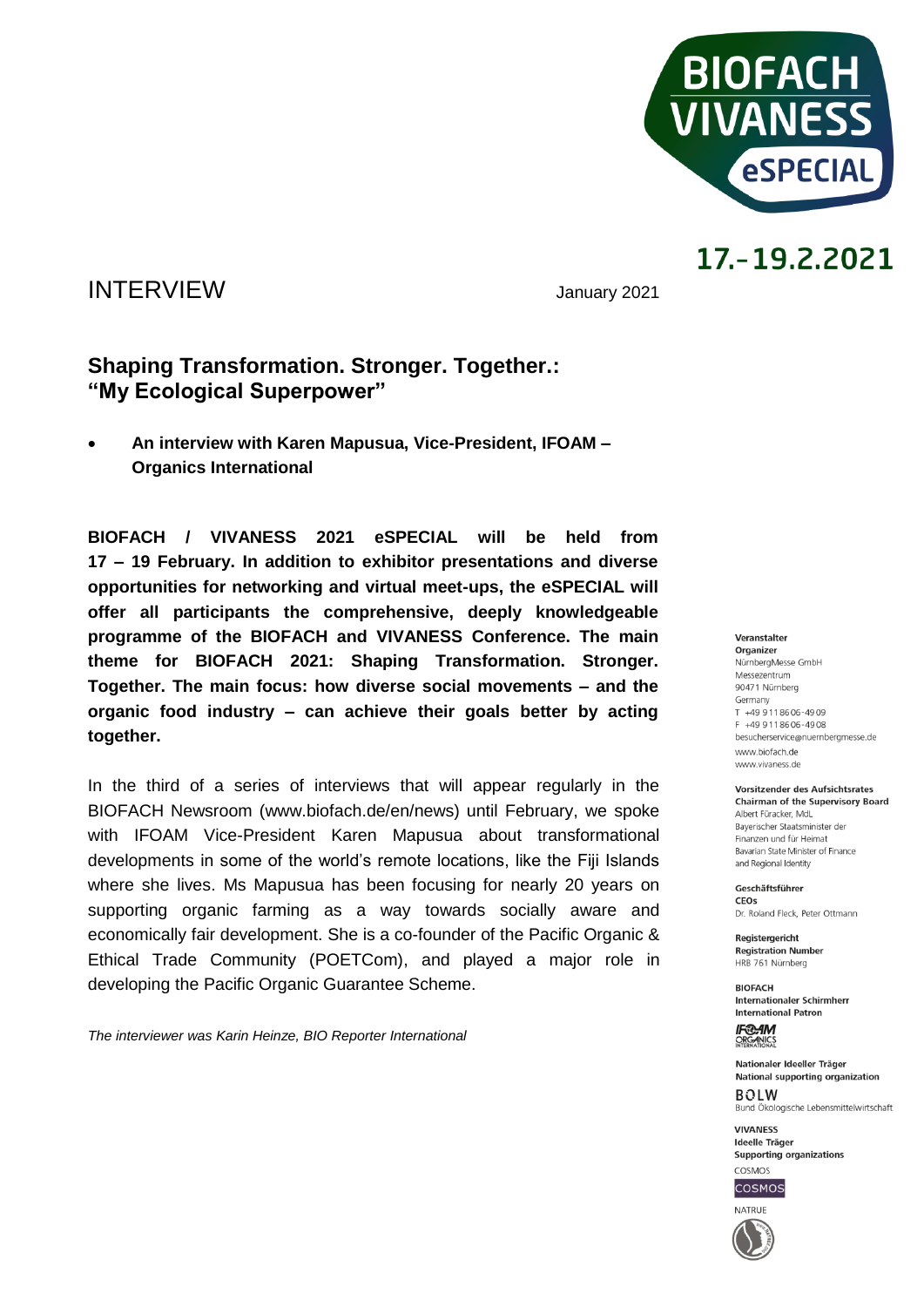

**Ms Mapusua, you have been active in a variety of roles in the organic movement for many years – now on the other side of the world, in Fiji, known in this country only as a holiday paradise. Are organics even a concept there?** 

Karen Mapusua: Yes, they are a matter of growing interest – both in the expansion of organically farmed areas and among consumers. Interestingly, many farmers throughout the Pacific region are still largely farming for their own use or as semi-subsistence farmers, using traditional methods and few chemicals. Around 15 years ago, when the Pacific islands began talking about organic farming, many farmers' response was, "Oh, we're organic!" And to a certain degree they're right. But the fact is that it's not quite as true as people think, because pesticide use has grown over time, especially for commercial crops. That's why organisations like IFOAM, which work with local NGOs, had to help farmers develop an understanding of what organic farming really means, and how it works. What we've seen over the past 10 years is a serious desire among many of them to learn how to do business in an ecologically sound way. That means there's a steadily growing recognition of the differences between natural, traditional production systems and fully organic ones that can meet certification requirements. Governments as well have taken a growing interest in transitioning to organic agriculture. For instance, every other year there's a meeting of the region's ministers of agriculture and forestry. In 2006 I had the privilege of attending that meeting. At that point only one of the 22 Pacific countries even mentioned organic farming. But in 2018, three-quarters of the countries were prioritising organic farming in their agricultural strategies. That's an immense step. We have organic regulations that are already in force or under development, with more to come. On top of that, the public sector has a lot of interest in supporting organics.

#### **What are the reasons for the change?**

Karen Mapusua: On the consumer end, there's a growing awareness and understanding of what "organic" really means, and what its advantages are. The changeover is also related to the massive health problems we have throughout the Pacific region. We have terrible health problems like heart disease, obesity and diabetes. Samoa has a diabetes rate of 40%; here in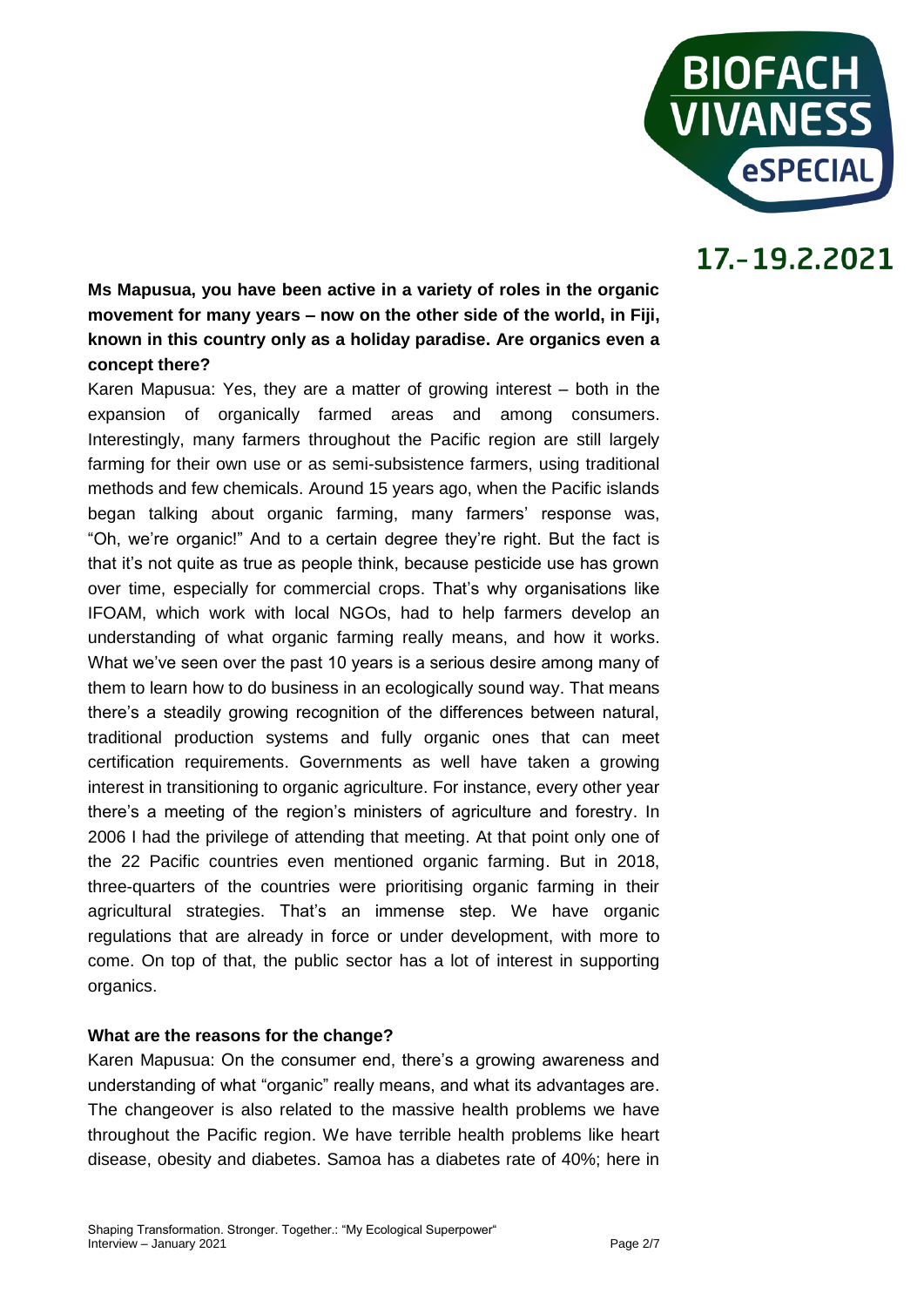

Fiji we have a diabetes-related amputation every 11 hours, the statistics say. And that's for a population of only 800,000! People and governments are realising more and more that eating good, healthy, clean, local foods makes a big difference. An unhealthy lifestyle, with the rising consumption of the "Big 3" – wheat, corn and sugar – came about with colonialisation. It led people to turn away from their traditional diet, which is much healthier, based on root plants like manioc, taro and sweet potatoes, in combination with coconut products and fish. There's now also a discussion of the adverse impact of pesticides. This slowly growing awareness is also rising in parallel with a demand for locally grown organic foods. The local NGO sector is very active in these matters. But the ministries as well are hard at work on getting the health crisis in hand. Most of them view healthy organic foods as part of the solution. We're approaching the topic from all sides. As I see it, we need to make the connection between agricultural practices and health even clearer, along with the opportunities to create new markets for local organic foods, and to advance both of these further. In that connection, we can really be glad that our traditions are a very good match with the principles of the organic movement. Thanks to the special situation in the Pacific, the standards also inherently reflect our culture and traditions, along with IFOAM's four principles – health, ecology, fairness and care.

### **You've already mentioned that organic farming offers important solutions for many of our era's urgent problems. What are the specific ways in which your work and your network can contribute?**

Karen Mapusua: Much of our work is about establishing access not just to markets, but to social institutions and services for farming families. We have large parts of the whole region where electric power is limited or the infrastructure is poor, and even access to education is hampered by distance, poor transportation connections, and so on. Fiji has 300 islands, about 100 of which are populated – how can we offer services for everyone there? The key term that applies here is "Poverty of Opportunities". That's related to our remote location, but also to our very limited options for generating cash income. You know, nobody needs to starve here, but some of our island nations are categorised as "underdeveloped" by the United Nations. We have our challenges. But we're looking for ways in which the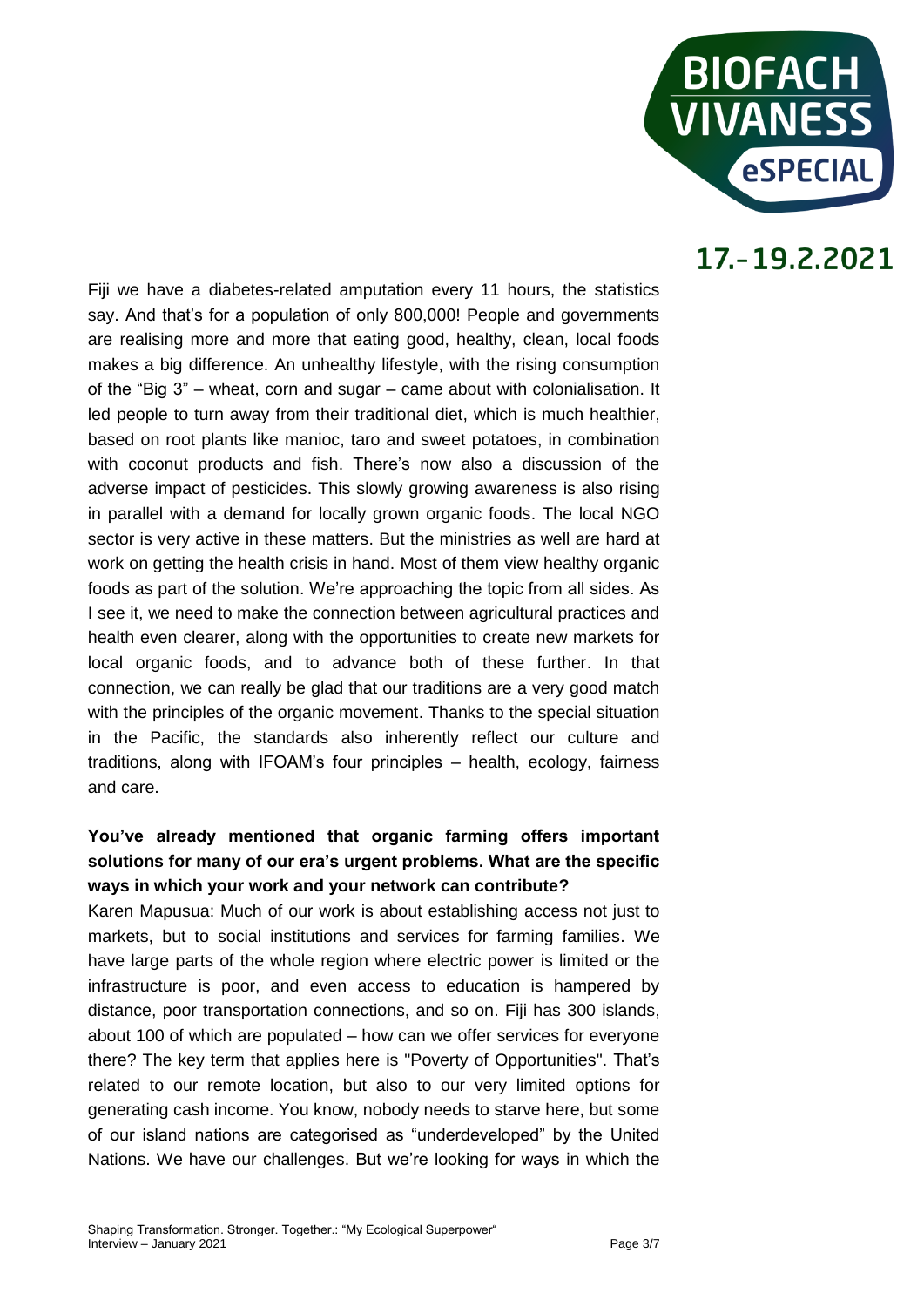

opportunities offered by organic farming can help overcome these problems. That includes finding ways – through policies, initiatives, personal responsibility and commitment – to support and encourage agricultural traditions and to develop them further for the health of everyone. The current challenges may remind people of how important good food and food security are.

Just as the COVID pandemic was starting, a cyclone caused severe damage to Vanuatu Island. Interestingly, the lockdown because of COVID forced Vanuatu to rely on its internal resources, and in rebuilding it applied the traditional systems of food production, most of which are organic. The Vanuatu government and the community did an amazing thing – they used local practices to ensure an emergency food supply, and they did it partly by rebuilding the supply of the most important traditional crops. To me, that shows what we can do, and that we have a high level of resilience based on local solutions. We don't always need to wait for help from outside. I hope this new self-confidence will also help crank up organic food production. Sometimes solutions can be very simple.

#### **What other impact is the COVID-19 pandemic having?**

Karen Mapusua: The health problems on one hand and the shutdown owing to COVID-19 on the other have had an immense impact on the islands. The collapse of the tourist sector has left even fewer ways of earning an income. Most of the island nations have no official social security systems. Traditionally, extended family structures take care of family members. But if a lot of family members with no resources move back to the villages from the cities, that can lead to problems. That's why it's so important to set up appropriate structures for producing organic food, and also for access to markets. It's quite a challenge to organise the value chain from rural areas to cities, where there's more demand for organic food. On top of that there's a lot of uncertainty, because nobody knows how the post-pandemic "new normal" will look. But one positive certainty is that almost every resident has access to the family's own land. Yet just like everywhere in the world, here too we have an aging farming population, and people are moving out of rural areas to urban centres. The farming life has to get more attractive.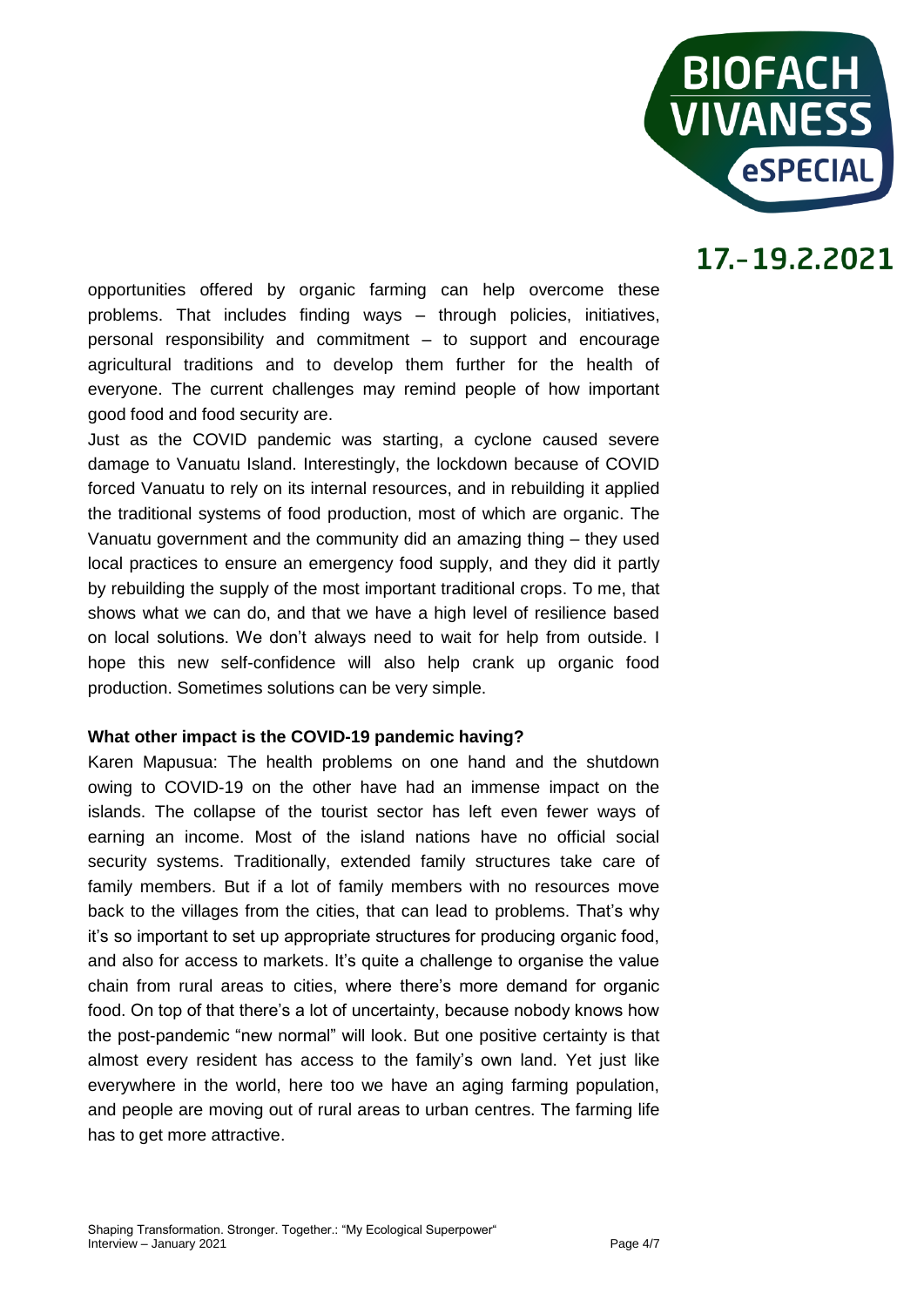

### **The global organic movement has long been working on transforming the existing agricultural system and changing diets. What can we in the western economies learn from models in your latitudes?**

Karen Mapusua: I think we have a lot of knowledge to share. Our traditional farming system is based on agroforestry. It's very resilient, very diverse, and a real treasury of profound knowledge about the value and even the healing powers of plants and various traditional foods. Part of that has been lost, but I'm sure there's a real chance to revive some of it. There's one more thing I think is wonderful – our concept of land access. There's no ownership in the European sense, instead it's more of a guardianship or trusteeship for the land. A large family is the guardian of a plot of land, and in traditional ownership situations land can't be bought or sold. That brings about a recognition of the significance and value of land, because we're responsible for the land for generation after generation. Another traditional aspect is the general sense of the great value of forests. When we talk about sustainable or climate-intelligent agriculture, we can find it here in our traditional agroforestry systems. Another very interesting aspect is the system of "taboo" areas that must be left untouched for a certain amount of time so they can regenerate – and that applies to both the land and the sea. Over the past 15 years, the organisations I've worked with have put a very strong emphasis on communally managed areas, and I'm very pleased that we have these structures in parallel with democratic policies.

But unfortunately we also have big problems with plastic on our coasts, and also of course with climate change. Even though we're the smallest  $CO<sub>2</sub>$ emitters in the world, we'll be the first to go under as sea level rises – but we're working hard to make our food and agricultural systems resilient, so we can stay on our islands. There's a slogan: "We're not drowning – we're fighting!"

Our governments are working successfully on solving the plastics problem by banning the importation and use of plastic bags, drinking straws and Styrofoam containers on some islands, but our beaches still have a lot of plastic waste from all over the world. And we have the Great Pacific Garbage Patch, and microplastics are turning up in our fish, which is a matter of great concern.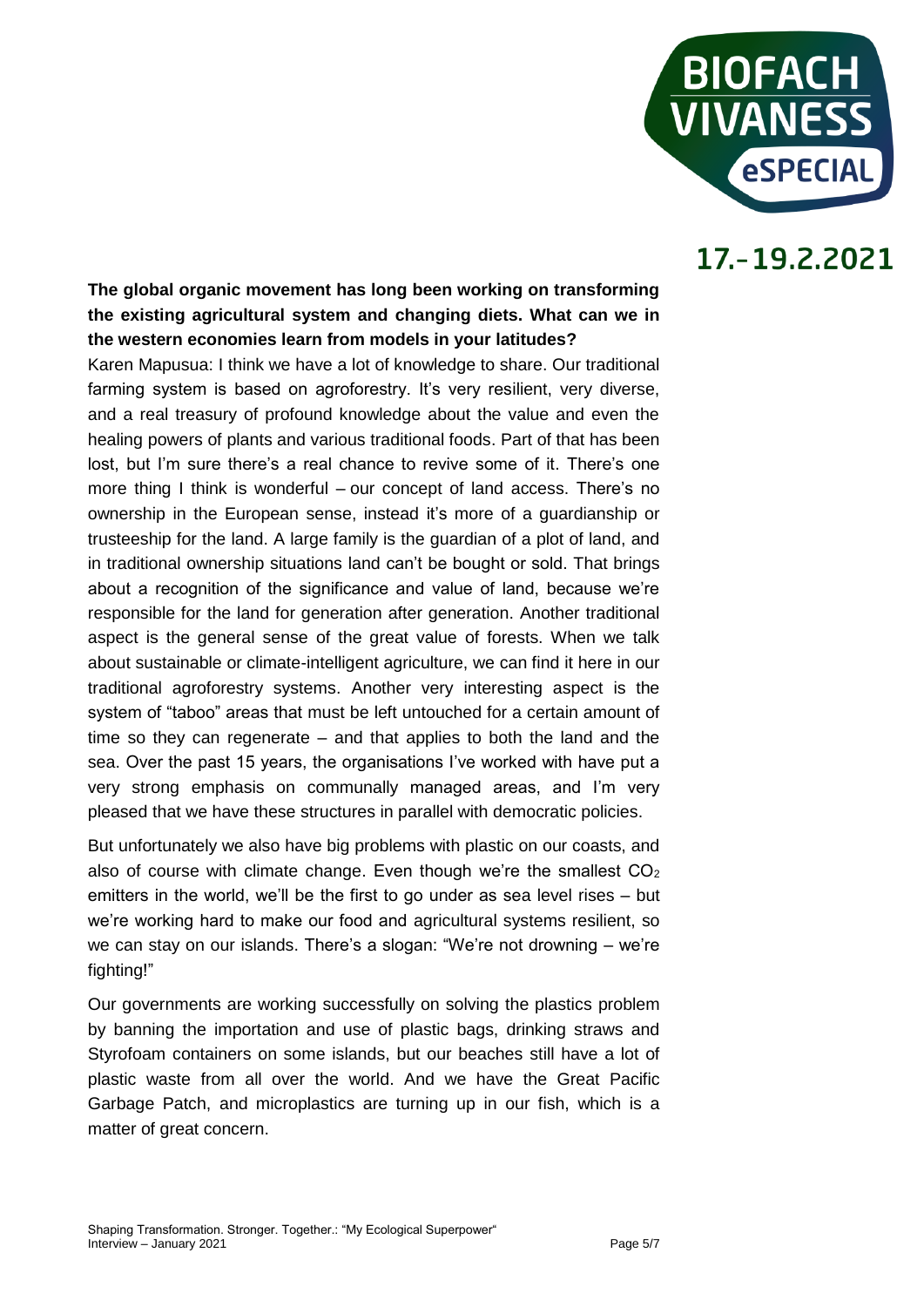

**Transparency is more and more important to many consumers. Organic farmers have been working with processors and retailers for a long time on the "farm to table" value chain. Have there been effects in this regard on Fiji?** 

Karen Mapusua: Yes, in the pre-COVID times, tourism was immensely influential. Tourists set trends, and of course the islands have an interest in giving guests what they want in all matters of organic and local foods. At hotels and restaurants, we're seeing local and organic products being labelled and promoted. Apart from some coconut products, the islands don't produce a lot of organic foods, most organic products are imported. But crops from the islands are sold fresh in the markets, or delivered direct. If you know your farmer, you trust him or her. There are some restaurants and stores that offer organic foods and work with the "farm to table" concept, and they're doing really well. Of course some producers take advantage of the "organic" label for their own purposes, because they've noticed a rising demand for healthy, transparent, clean food. Our job is to educate the consumer to ask the right questions, look for certification labels, and not fall for every marketing slogan.

### **As a worldwide umbrella organisation, IFOAM lights the way for many farmers all around the world. Since you operate internationally, you can compare conditions in the Pacific region with other, larger countries. How can we achieve a global transformation towards a more sustainable, more ecologically viable world?**

Karen Mapusua: At IFOAM – Organics International, with our members on every continent, we really do play an important role in setting basic global standards for organic farming, developing them further to fit local needs, and establishing contacts with other like-minded organisations. I'm thinking of organisations with similar goals in the NGO sector, but also in scientific and technical fields. Together we can establish ecologically sound practices as part of the solution for future organic agricultural development. The Pacific region has a very strong message to convey in this regard: organic agriculture is an instrument that can aid our environment, our economies, our employment and our health. It presents organic farming really as a solution for many of the challenges we face. That way, all representatives